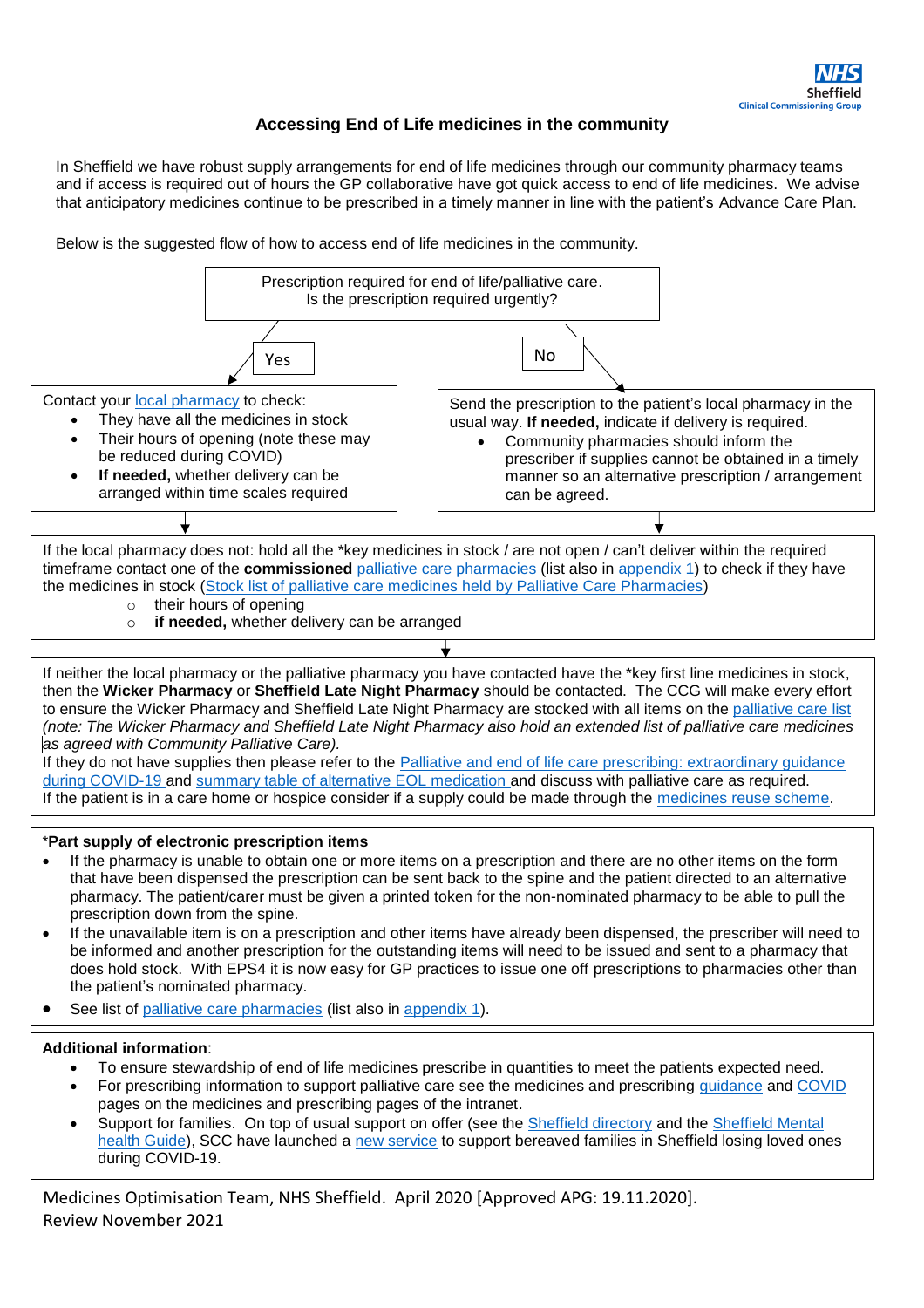<span id="page-1-0"></span>Appendix 1 - List of palliative care pharmacies.

Opening hours are subject to change – please check the NHS website <u>here</u> or telephone the pharmacy before visiting

| <b>Pharmacy</b>                                                                                                                                                           | <b>Opening hours</b>                                                                                                                                                                                       |
|---------------------------------------------------------------------------------------------------------------------------------------------------------------------------|------------------------------------------------------------------------------------------------------------------------------------------------------------------------------------------------------------|
|                                                                                                                                                                           |                                                                                                                                                                                                            |
| Abbeydale Pharmacy<br>713 Abbeydale Road<br>Sheffield<br><b>S7 2BE</b>                                                                                                    | M - 9:00 am - 6:00 pm<br>T - $9:00$ am $-6:00$ pm<br>W - $9:00$ am $-6:00$ pm<br>T - $9:00$ am $-6:00$ pm                                                                                                  |
| pharmacy.ft335@nhs.net                                                                                                                                                    | $F - 9:00$ am $- 8:00$ pm<br>$S - 9:00$ am $- 8:00$ pm<br>S-CLOSED                                                                                                                                         |
| 0114 2555242                                                                                                                                                              |                                                                                                                                                                                                            |
| Asda Pharmacy<br><b>Chaucer Road</b><br><b>Parson Cross</b><br>Sheffield<br><b>S5 8NH</b>                                                                                 | M - 8:00 am - 11:00 pm<br>T - 7:00 am $-$ 11:00 pm<br>$W - 7:00$ am $- 11:00$ pm<br>$T - 7:00$ am $- 11:00$ pm<br>$F - 7:00$ am $- 11:00$ pm                                                               |
| nhspharmacy.sheffield.asdapharmacyfhc68@nhs.net                                                                                                                           | S - 7:00 am - 10:00 pm<br>$S - 11:00$ am $- 5:00$ pm                                                                                                                                                       |
| 0114 2944250 Ext 319                                                                                                                                                      |                                                                                                                                                                                                            |
| Asda Pharmacy<br>1 Market Street<br>Chapeltown<br>Sheffield<br><b>S35 2UW</b><br>nhspharmacy.sheffield.asdapharmacyfn608@nhs.net<br>0114 2404210                          | $M - 8:00$ am $- 11:00$ pm<br>T - 7:00 am $-$ 11:00 pm<br>$W - 7:00$ am $- 11:00$ pm<br>T - 7:00 am $-$ 11:00 pm<br>$F - 7:00$ am $- 11:00$ pm<br>$S - 7:00$ am $- 10:00$ pm<br>$S - 10:00$ am $- 4:00$ pm |
| Asda Pharmacy<br>Asda Supermarket<br><b>Handsworth Road</b><br>Sheffield<br><b>S13 9LR</b><br>nhspharmacy.sheffield.asdapharmacyfrm95@nhs.net<br>0114 2635010             | $M - 8:00$ am $- 11:00$ pm<br>T - 7:00 am $-$ 11:00 pm<br>$W - 7:00$ am $- 11:00$ pm<br>$T - 7:00$ am $- 11:00$ pm<br>$F - 7:00$ am $- 11:00$ pm<br>$S - 7:00$ am $- 10:00$ pm<br>S - 10:00 am $-$ 4:00 pm |
| <b>Boots Pharmacy</b><br>Unit 5, Heeley Retail Park<br><b>Chesterfield Road</b><br>Sheffield<br><b>S8 ORG</b><br>nhspharmacy.sheffield.bootsff826@nhs.net<br>0114 2582642 | $M - 8:00$ am $- 11:59$ pm<br>T - 8:00 am $-$ 11:59 pm<br>$W - 8:00$ am $- 11:59$ pm<br>T - 8:00 am $-$ 11:59 pm<br>$F - 8:00$ am $- 11:59$ pm<br>$S - 9:00$ am $- 10:00$ pm<br>S - 10:00 am - 4:00 pm     |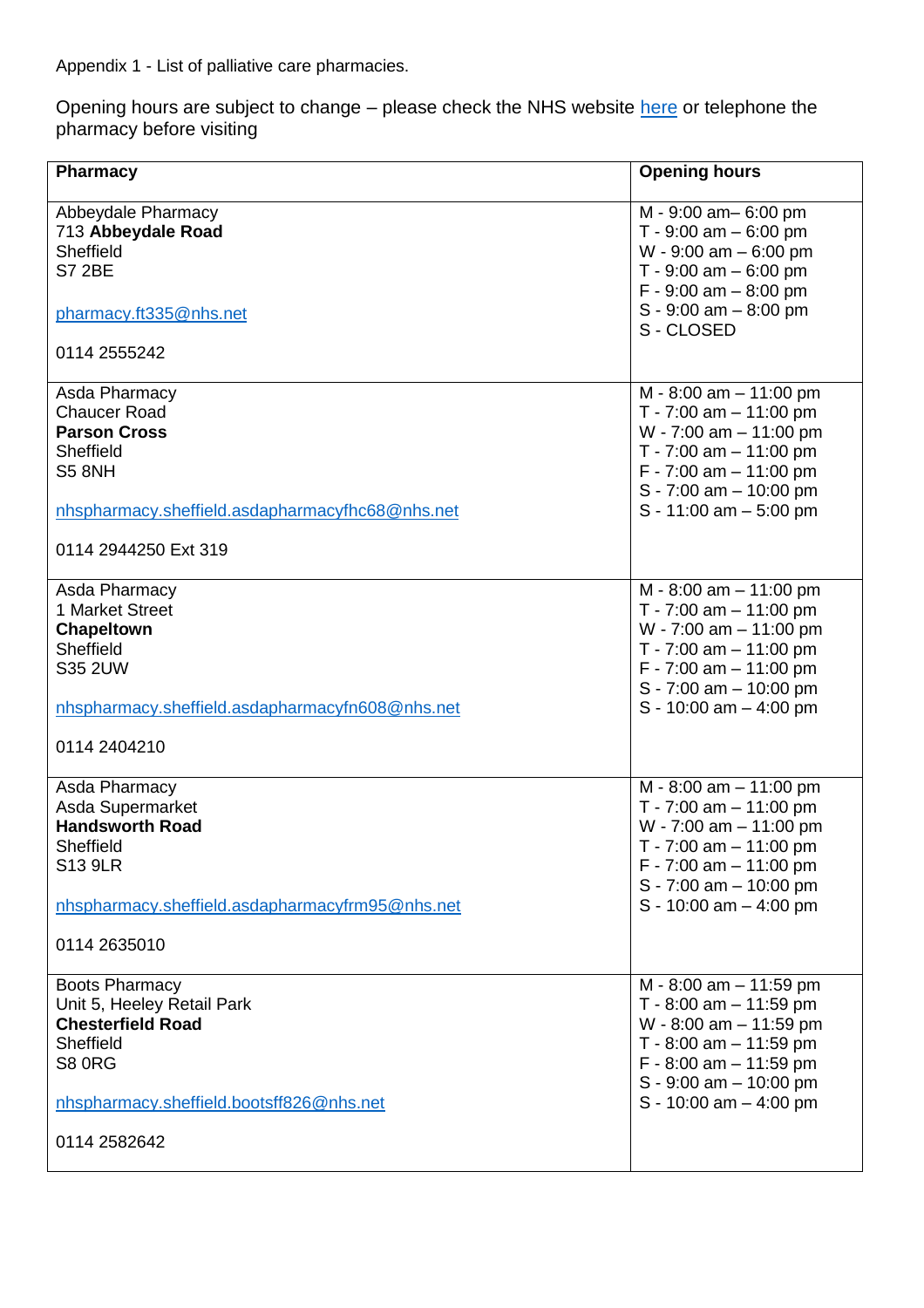| <b>Boots Pharmacy</b>                                   | $M - 8:00$ am $- 11:59$ pm |
|---------------------------------------------------------|----------------------------|
| Unit C, Crystal Peaks Retail Park                       | T - 8:00 am $-$ 11:59 pm   |
| Drake House Way                                         | $W - 8:00$ am $- 11:59$ pm |
| Sheffield                                               | T - 8:00 am $-$ 11:59 pm   |
| <b>S20 7JL</b>                                          | $F - 8:00$ am $- 11:59$ pm |
|                                                         | $S - 8:00$ am $- 11:59$ pm |
|                                                         |                            |
| nhspharmacy.sheffield.bootsffn80@nhs.net                | S - 10:30 am $-$ 4:30 pm   |
| 0114 2478430                                            |                            |
|                                                         |                            |
| Darnall Pharmacy                                        | $M - 8:00$ am $- 10:30$ pm |
| 2 York Road                                             | T - 8:00 am $-$ 10:30 pm   |
|                                                         |                            |
| <b>Darnall</b>                                          | $W - 8:00$ am $- 10:30$ pm |
| Sheffield                                               | T - 8:00 am $-$ 10:30 pm   |
| <b>S9 5DH</b>                                           | $F - 8:00$ am $- 10:30$ pm |
|                                                         | $S - 8:00$ am $- 10:30$ pm |
| nhspharmacy.darnall.darnallpharmacyfhk95@nhs.net        | $S - 9:00$ am $- 7:00$ pm  |
|                                                         |                            |
| 0114 2433443                                            |                            |
|                                                         |                            |
| <b>High Green Pharmacy</b>                              | $M - 6:00$ am $- 9:00$ pm  |
| 104 Wortley Road                                        | T - 6:00 am $-$ 9:00 pm    |
| <b>High Green</b>                                       | $W - 6:00$ am $- 9:00$ pm  |
|                                                         |                            |
| Sheffield                                               | T - $6:00$ am $-9:00$ pm   |
| <b>S35 4LU</b>                                          | $F - 6:00$ am $- 9:00$ pm  |
|                                                         | $S - 6:00$ am $- 9:00$ pm  |
| nhspharmacy.sheffield.heliospharmalimitedfp744@nhs.net  | $S - 10:00$ am $- 8:00$ pm |
|                                                         |                            |
| 0114 2847007                                            |                            |
|                                                         |                            |
|                                                         |                            |
|                                                         |                            |
| <b>Hillsborough Pharmacy</b>                            | $M - 7:00$ am $- 10:00$ pm |
| 58-60 Holme Lane                                        | $T - 7:00$ am $- 10:00$ pm |
| <b>Hillsborough</b>                                     | W - 7:00 am - 10:00 pm     |
| Sheffield                                               | T - 7:00 am $-$ 10:00 pm   |
| <b>S6 4JQ</b>                                           | $F - 7:00$ am $- 10:00$ pm |
|                                                         | $S - 7:00$ am $- 10:00$ pm |
| nhspharmacy.sheffield.hillsboroughpharmacyfga56@nhs.net | $S - 10:00$ am $- 8:00$ pm |
|                                                         |                            |
|                                                         |                            |
| 0114 2345390                                            |                            |
|                                                         |                            |
| <b>London Road Pharmacy</b>                             | M - 8:45 am - 8:00 pm      |
| 3-7 Alderson Road                                       | T - 8:45 am $-$ 8:00 pm    |
| Sheffield                                               |                            |
|                                                         | W - 8:45 am $-$ 8:00 pm    |
| <b>S2 4UA</b>                                           | $T - 8:45$ am $- 8:00$ pm  |
|                                                         | $F - 8:45$ am $- 8:00$ pm  |
| nhspharmacy.sheffield.londonroadpharmacyfgh38@nhs.net   | $S - 8:45$ am $- 17:30$ pm |
|                                                         | S-CLOSED                   |
| 0114 2584116                                            |                            |
|                                                         |                            |
| Lloyds Pharmacy (Sainsbury's)                           | $M - 7:30$ am $- 10:00$ pm |
| <b>Archer Road</b>                                      | T - $7:30$ am $-10:00$ pm  |
| <b>Millhouses</b>                                       | $W - 7:30$ am $- 10:00$ pm |
| Sheffield                                               | T - $7:30$ am $- 10:00$ pm |
| S8 0TD                                                  | $F - 7:30$ am $- 10:00$ pm |
|                                                         | $S - 7:30$ am $- 10:00$ pm |
| nhspharmacy.archerroad.lloydspharmacyfeh83@nhs.net      | S - 10:00 am $-$ 4:00 pm   |
| 0114 2351449                                            |                            |